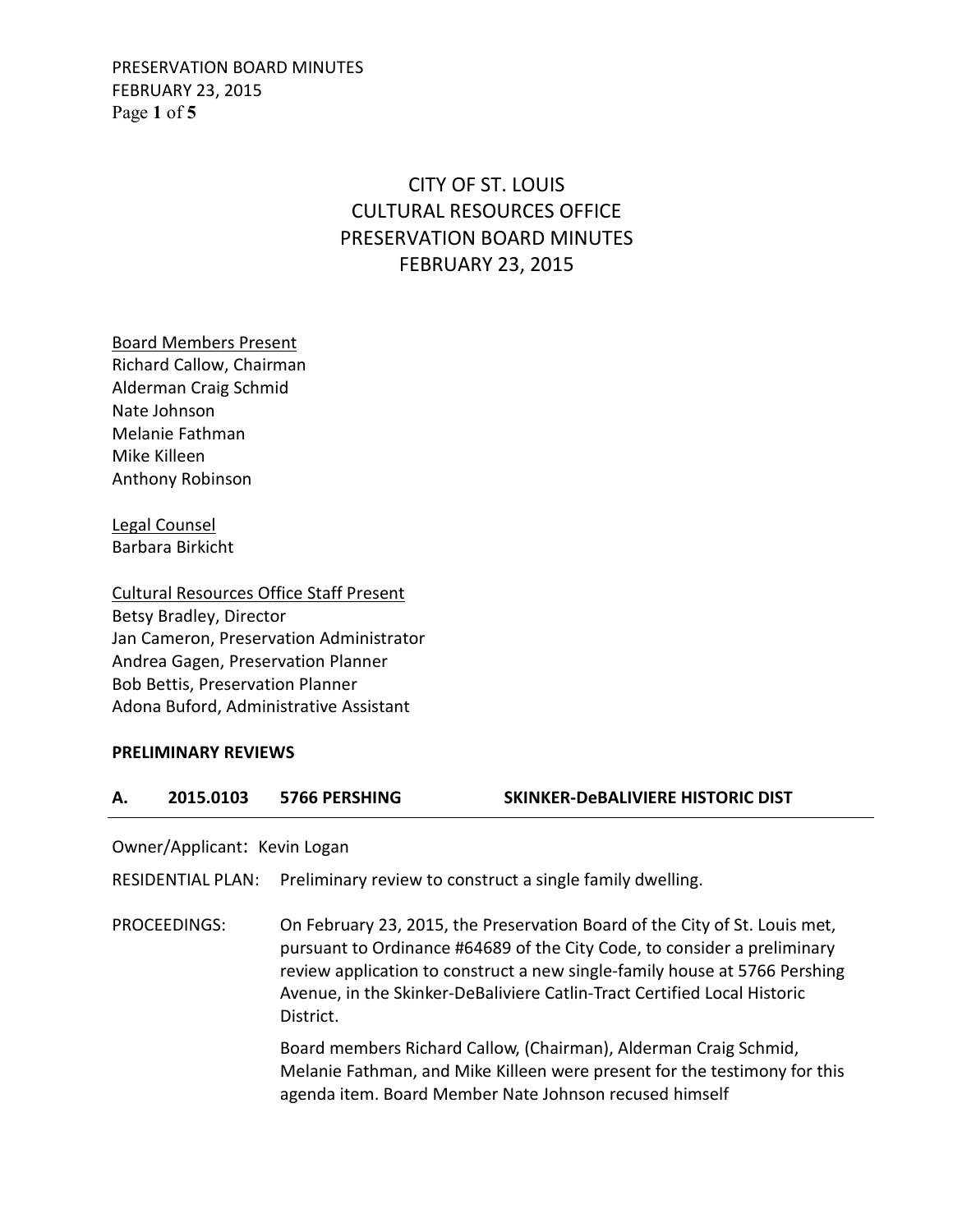PRESERVATION BOARD MINUTES FEBRUARY 23, 2015 Page **2** of **5**

from the item.

 Bob Bettis of the Cultural Resources Office made a presentation that examined the sections of City Ordinance #57688, which sets forth the standards for residential new construction in the Skinker-DeBaliviere Catlin- Tract Neighborhood Local Historic District. He testified that the project generally complied with the standards and recommended that the Board grant preliminary approval to the proposal. He stated that the neighborhood association supported the project in general, but had some items of concern.

Kevin Logan was present to speak on behalf of the project.

- FINDINGS OF FACTS: The Preservation Board found that:
	- the proposed site for construction, 5766 Pershing, is located in the Skinker-DeBaliviere Catlin-Tract Neighborhood Local Historic District on the south side of Pershing Place;
	- the applicant proposes to construct a brick dwelling with cast concrete trim around the front windows, and meets all other standards for new construction; and
	- the garage will be set behind the house and compliant with the standards.
- BOARD ACTION: It was the decision of the Preservation Board to grant preliminary approval for the proposed new construction, with the stipulation that final plans and exterior details be reviewed and approved by the Cultural Resources Office to ensure compliance with the standards. The motion was made by Board Member Craig Schmid and seconded by Ms. Fathman. The motion passed with none opposed.

## **B. 2015.0064 4942-44 McPHERSON CENTRAL WEST END HISTORIC DISTRICT**

Owner/Applicant: William and Charlotte Castillo

RESIDENTAL PLAN: Appeal of the Director's denial of a building permit application to wrap fourteen (14) windows and sills.

PROCEEDINGS: On February 23, 2015, the Preservation Board of the City of St. Louis met, pursuant to Ordinance #64689 of the City Code, to consider an appeal of the Director's Denial of a building permit application to retain a non-compliant aluminum wrapping on window sills and brickmolds installed without a building permit on fourteen side windows, at 4242-44 McPherson in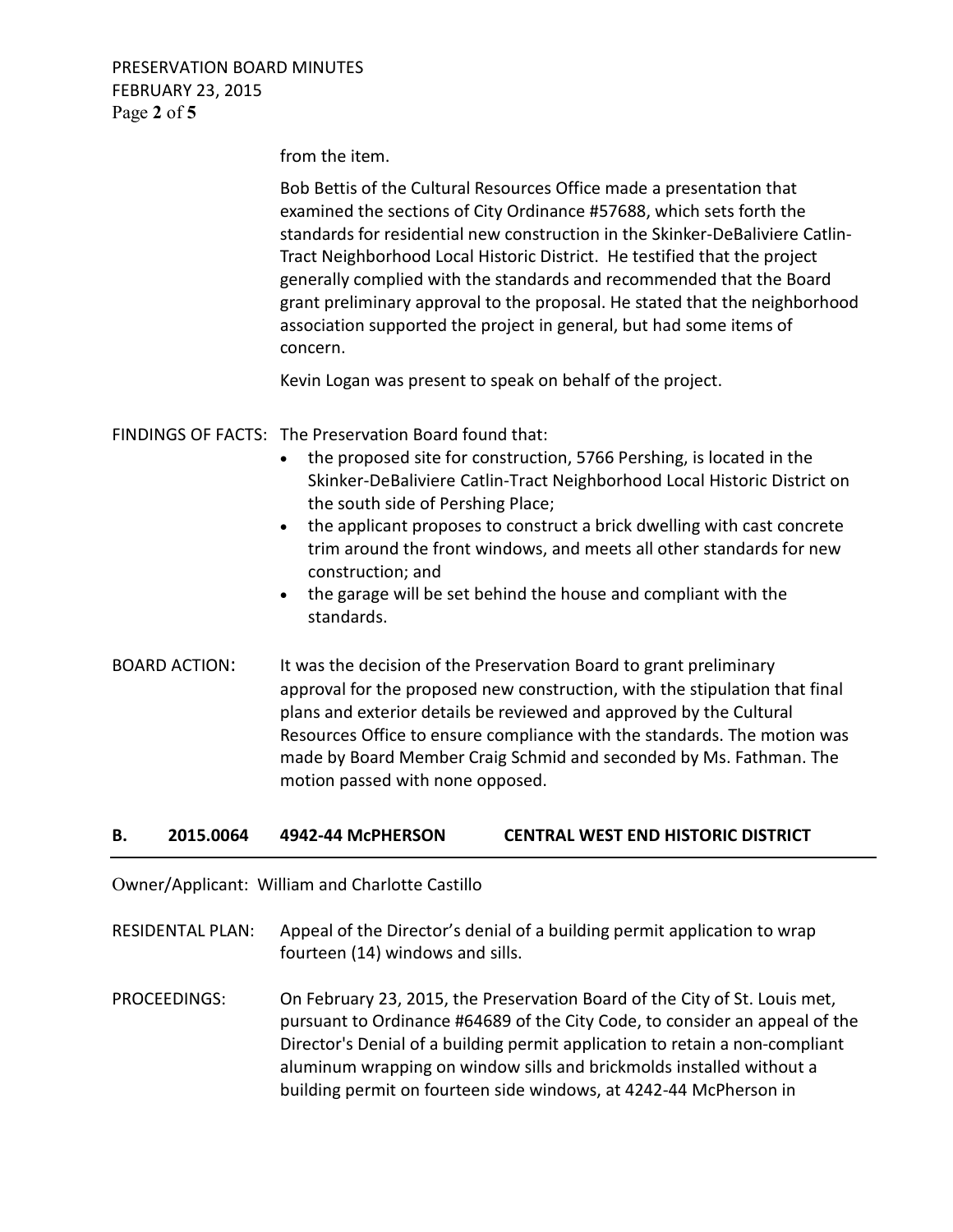PRESERVATION BOARD MINUTES FEBRUARY 23, 2015 Page **3** of **5**

> the Central West End Local Historic District. The owner submitted the application and the appeal.

 Board members Richard Callow, Alderman Craig Schmid, Melanie Fathman, Anthony Robinson, Nate Johnson, and Mike Killeen were present for the testimony for this agenda item.

 Bob Bettis of the Cultural Resources Office made a presentation that examined the sections of City Ordinance #69112, which sets forth the standards for residential rehabilitation in the Central West End Local Historic District. He testified that the project was not in compliance with the Standards as the installed wrapping is not allowed on sills or brickmolds on street visible windows. Mr. Bettis also testified that he had spoken with Jim Dwyer of the Central West Neighborhood Association and that they support the staff's recommendation.

 Mr. Bettis entered into the record certified copies of Ordinances #64689, as revised by #64925, and #69112; the Board agenda and the PowerPoint presentation for 4942-44 McPherson.

 Charlotte Castillo, the owner, testified on her own behalf, stating that she wished to retain the wrapping as installed as it would be better aesthetically with installed compliant shutters. In addition, she stated that the removal would cost extra and cause an economic hardship although she stated that she was unaware of the cost to remove

#### FINDINGS OF FACTS: The Preservation Board found that:

- 4942-44 McPherson is located in the Central West Local Historic District;
- the owner wrapped brickmolds and sills on fourteen windows on the sides and rear of the building without a building permit;
- the wrapping of sills and brickmolds is not allowed under the Standards; and that
- the owner also installed shutters that do comply with the Standards.
- BOARD ACTION: It was the decision of the Preservation Board to uphold the Director's denial the wrapped sills and windows on the west façade, and the single window on the east façade that faces the street. The Board overturned the Director's denial and approved the four windows on the east façade that directly faces the neighboring house, and approved the retention of those windows due to limited visibility, the fact that removal would cause an undue economic hardship on the owner, and retention of these windows was found to be in keeping with the spirt of the Ordinance.

 The motion was made by Alderman Craig Schmid and seconded by Ms. Fathman. The motion passed with all Board Members voting in favor.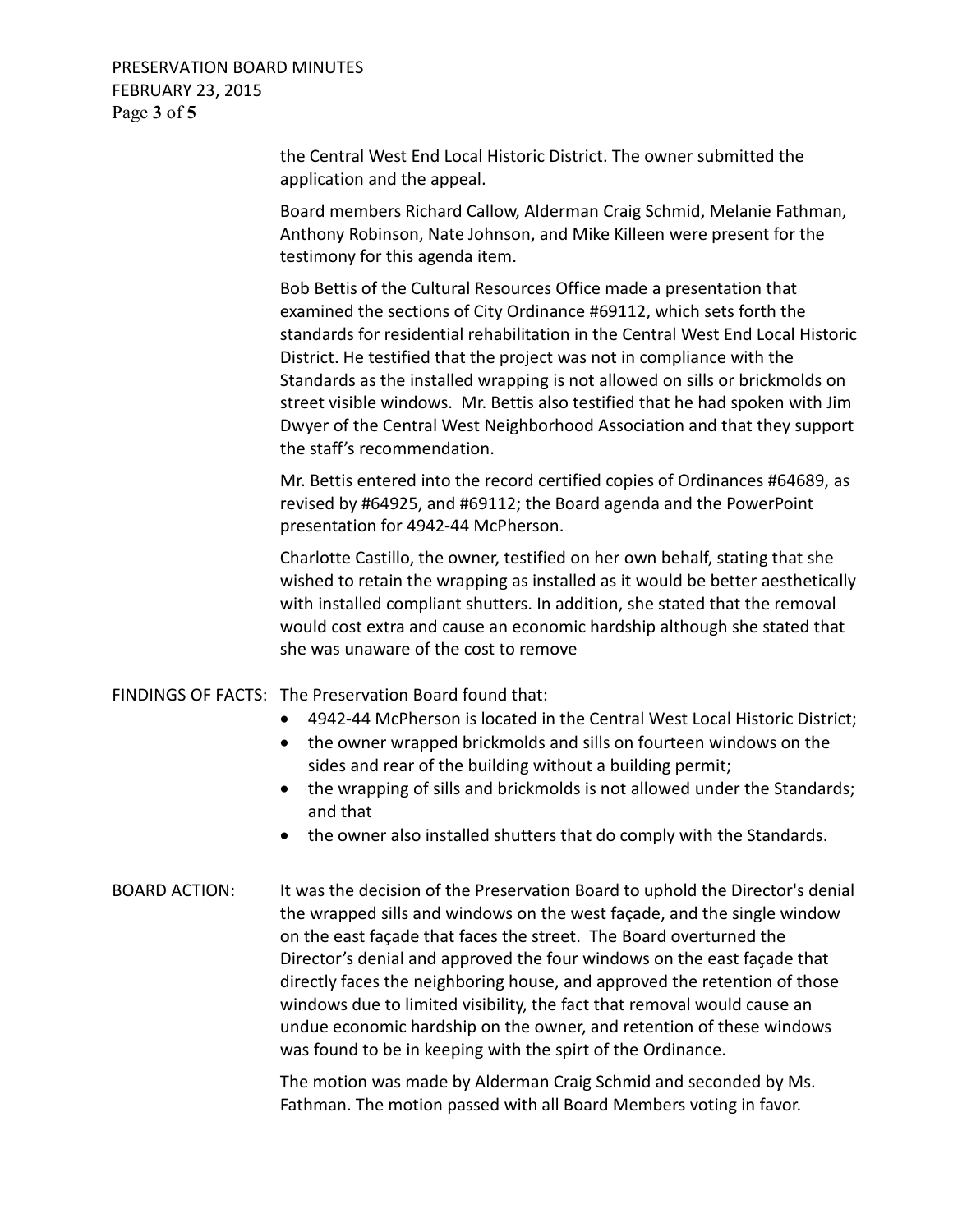# **C. 2014.1682 2215-27 INDIANA AVENUE McKINLEY HEIGHTS HISTORIC DISTRICT**

Owner/Applicant: Donald and Virginia Graham

| <b>RESIDENTIAL PLAN:</b> | Appeal of the Director's denial of a building permit application to replace<br>fourteen (14) windows and retain a non-compliant door.                                                                                                                                                                                                                                                                                                                                                                                                    |
|--------------------------|------------------------------------------------------------------------------------------------------------------------------------------------------------------------------------------------------------------------------------------------------------------------------------------------------------------------------------------------------------------------------------------------------------------------------------------------------------------------------------------------------------------------------------------|
| PROCEEDINGS:             | On February 23, 2015, the Preservation Board of the City of St. Louis met,<br>pursuant to Ordinance #64689 of the City Code, to consider an appeal of the<br>Director's Denial of a building permit application to retain a non-compliant<br>front door installed without a building permit and the proposed installation<br>of ten front façade vinyl windows, at 2215-17 Indiana Avenue in<br>the McKinley Heights Local Historic District. The owner submitted the<br>application and the appeal.                                     |
|                          | Board members Richard Callow, Alderman Craig Schmid, Melanie Fathman,<br>Nate Johnson, Mike Killeen and Anthony Robinson were present for the<br>testimony for this agenda item.                                                                                                                                                                                                                                                                                                                                                         |
|                          | Bob Bettis of the Cultural Resources Office made a presentation that<br>examined the sections of City Ordinance #67901, which sets forth the<br>standards for residential rehabilitation in the McKinley Heights Local Historic<br>District. He testified that the project was not in compliance with the<br>Standards as the installed door did not replicate the original and was not<br>based on a Model Example. In addition the proposed vinyl windows would<br>not replicate the existing historic ones in appearance or material. |
|                          | Mr. Bettis entered into the record certified copies of Ordinances #64689, as<br>revised by #64925, and #67175; the Board agenda, the PowerPoint<br>presentation for 2215-17 Indiana Ave; and the building permit application.                                                                                                                                                                                                                                                                                                            |
|                          | Donald Graham, the owner, testified on his own behalf, stating that he<br>wished to retain the new door that was installed as he cannot afford to<br>replace it with the appropriate kind. In addition, he stated that he wanted<br>to install the vinyl windows and wrapping on the front of the house due to<br>cost and maintenance issues. Mr. Graham testified that he is on a fixed<br>income and only draws a small amount of money from an adjacent rental<br>unit and that he would be unable to afford compliant windows.      |
|                          | Steve Mees, representing Window World, testified that compliant, energy<br>efficient replacement widows would cost more than the vinyl products his<br>company carries.                                                                                                                                                                                                                                                                                                                                                                  |

 Mark Reed, representing the McKinley Heights Neighborhood Association, and Rocco Danna, McKinley Heights resident, testified in support of the staff recommendation.